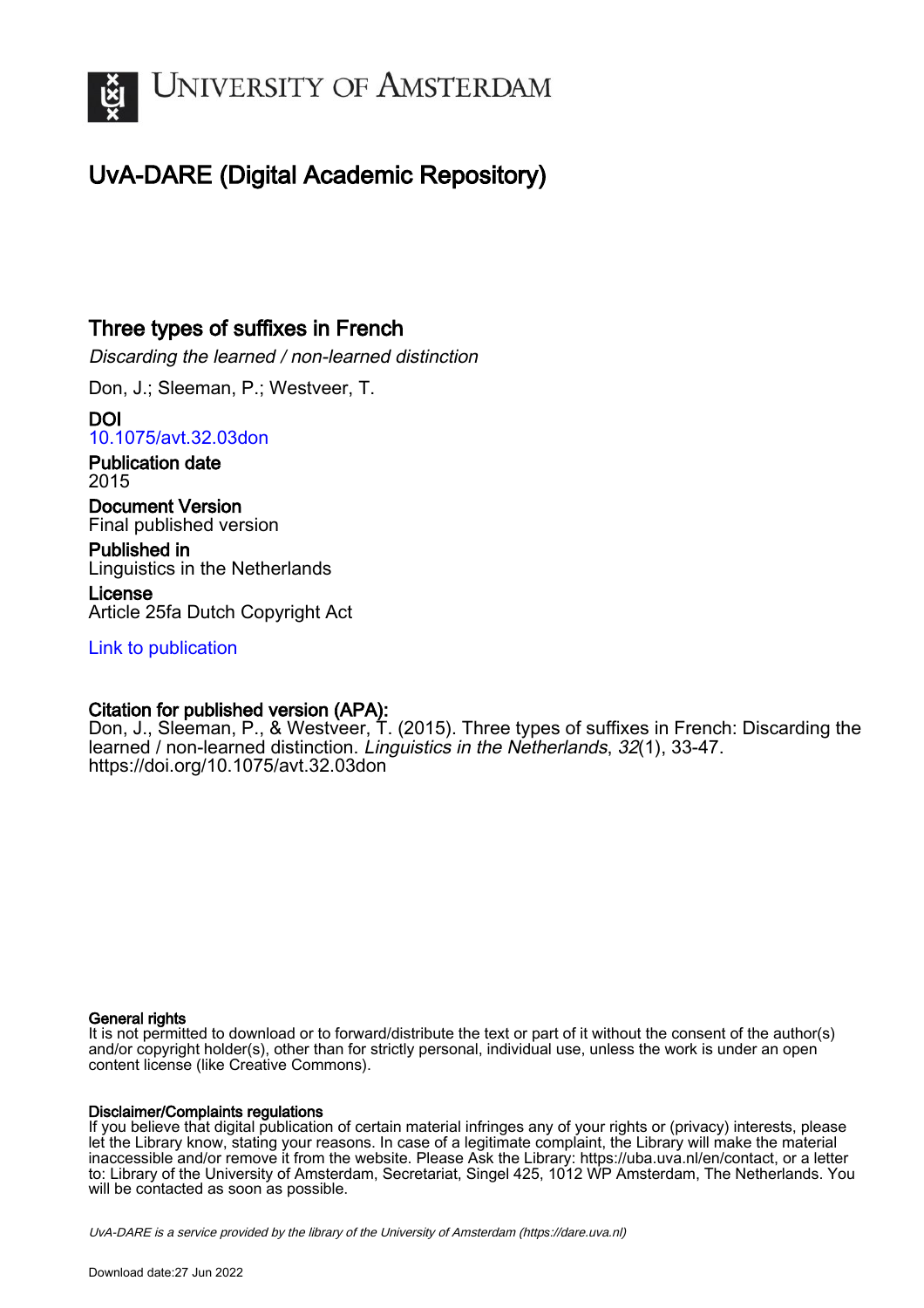# **Three types of suffixes in French** Discarding the learned / non-learned distinction\*

Jan Don, Petra Sleeman and Thom Westveer University of Amsterdam

Traditionally a two-way distinction is made in French between learned and non-learned suffixes, based on etymology. However, this distinction does not account for all suffixes. Furthermore, suffixes are traditionally considered as categorial heads, but some suffixes derive words of multiple categories. This paper proposes an alternative analysis of French suffixes, distinguishing three instead of two types, using a theory by Creemers et al. (2015) proposed for Dutch. In their analysis in the framework of Distributed Morphology, Creemers et al. distinguish three instead of two types of suffixes, proposing an alternative to Lowenstamm (2010). Starting from their proposal, we show that it is possible to distinguish three types of suffixes in French as well, accounting for the categorial flexibility of some suffixes, without resorting to the vague distinction between learned and non-learned.

**Keywords:** morphological derivation, French, categorial flexibility, learned vs. non-learned, Distributed Morphology

#### **1. Introduction**

Traditionally, in French a distinction is made between two types of suffixes, learned and non-learned. This distinction is mainly made on the basis of whether a suffix triggers a rule of Learned Backing (hereafter: LB) or not (Dell & Selkirk 1978). This is a vocalic change, involving the front vowels  $/\varepsilon$  and  $/\varepsilon$ , that change into the back vowels /a/ and /ɔ/ respectively. Only learned suffixes (*suffixes savants*), which were borrowed from Latin in the mediaeval period or later, trigger this rule. Examples are given in (1) and (2):

**<sup>\*</sup>** We would like to thank two anonymous reviewers for valuable comments and suggestions.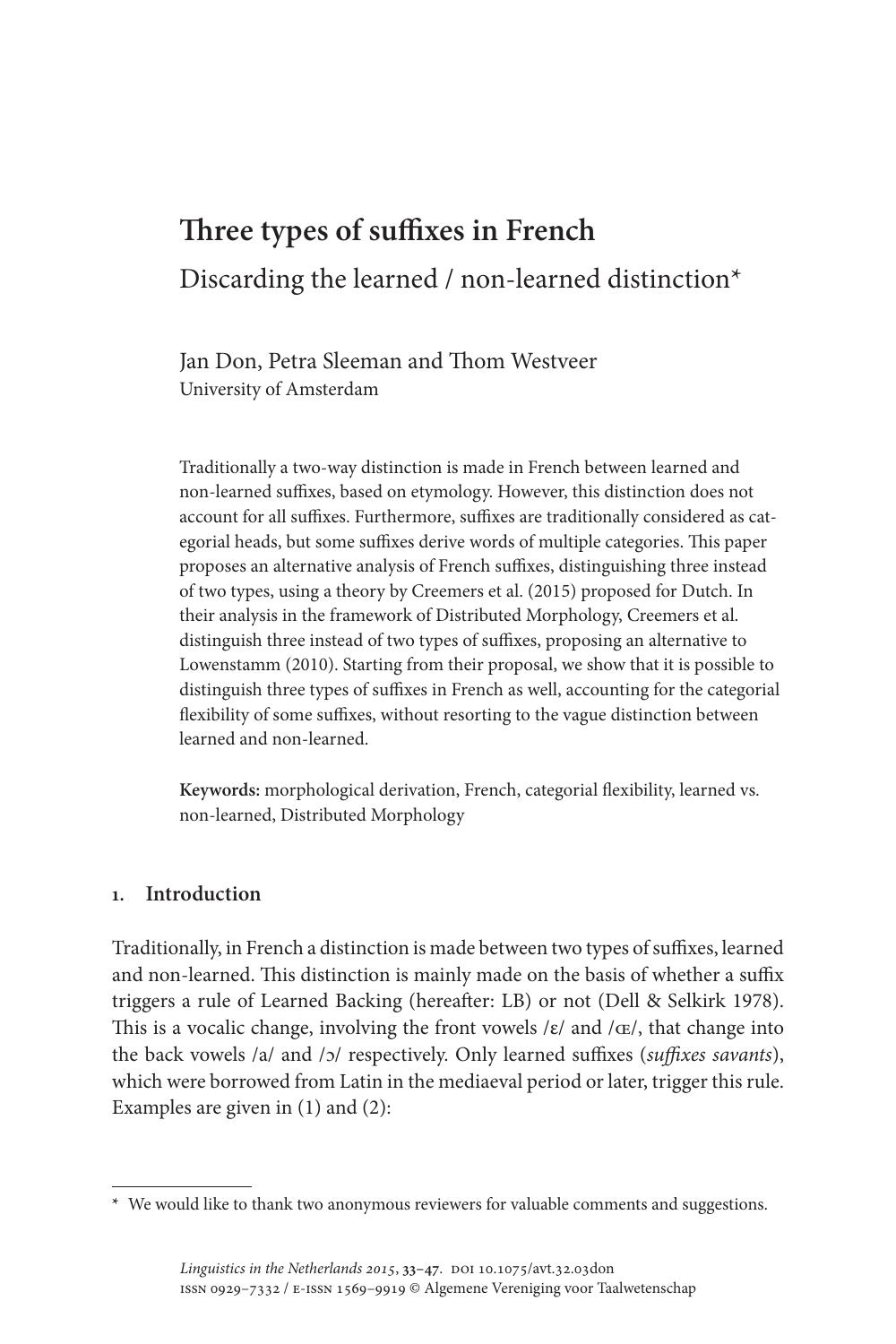|     |      | (1) Learned suffixes |             |
|-----|------|----------------------|-------------|
|     | -ité | céc-ité              | 'blindness' |
|     | -al  | nomin-al             | 'nominal'   |
| (2) |      | Non-learned suffixes |             |
|     | -age | bavard-age           | 'chatter'   |
|     | -té  | beau-té              | 'beauty'    |

Learned Backing is illustrated in (3).

(3) non-learned learned

| a. | mer      | a-merr-ir         | mar-in              |
|----|----------|-------------------|---------------------|
|    | 'sea'    | 'to land at sea'  | 'sailor'            |
|    | b. fleur | fl <u>eu</u> r-ir | $f \cdot \rho$ r-al |
|    | 'flower' | 'to flower'       | 'flowerish'         |

As can be expected, the learned suffixes can also be subject to this vocalic change themselves when followed by another learned suffix (4):

| (4) | a. | danger- <u>eu</u> x | danger- <u>o</u> s-ité <sup>L</sup> |
|-----|----|---------------------|-------------------------------------|
|     |    | 'dangerous'         | 'dangerousness'                     |
|     | b. | јоу- <u>еи</u> х    | joy- <u>eu</u> s-eté <sup>NL</sup>  |
|     |    | 'joyful'            | 'joyfulness'                        |

Unfortunately, the distinction between learned and non-learned suffixes is not always that clear-cut. In fact, only when there is LB can one verify whether a suffix is learned or not. In other cases, the classification of a suffix is based on the date of introduction in the language. Of course, such criteria are not available to the language-learning child and should therefore be avoided. Therefore, the main goal of the present paper is to give the distinction between learned and non-learned suffixes in French a more firm empirical and theoretical foundation.

A second somewhat problematic issue for traditional approaches towards French morphology is the existence of suffixes that are categorially flexible. That is, some suffixes derive words of which some are adjectival whereas others are nouns, as is shown in (5):

| (5) |          | a. nominal: <i>une boit-euse</i> <sup>N</sup>                          |
|-----|----------|------------------------------------------------------------------------|
|     |          | 'a cripple (woman)'                                                    |
|     |          | b. adjectival: une fête joy-euse <sup>A</sup>                          |
|     |          | 'a joyful party'                                                       |
|     | c. both: | un cosmopol-ite <sup>N</sup> , un homme très cosmopol-ite <sup>A</sup> |
|     |          | 'a cosmopolitan', 'a very cosmopolitan man'                            |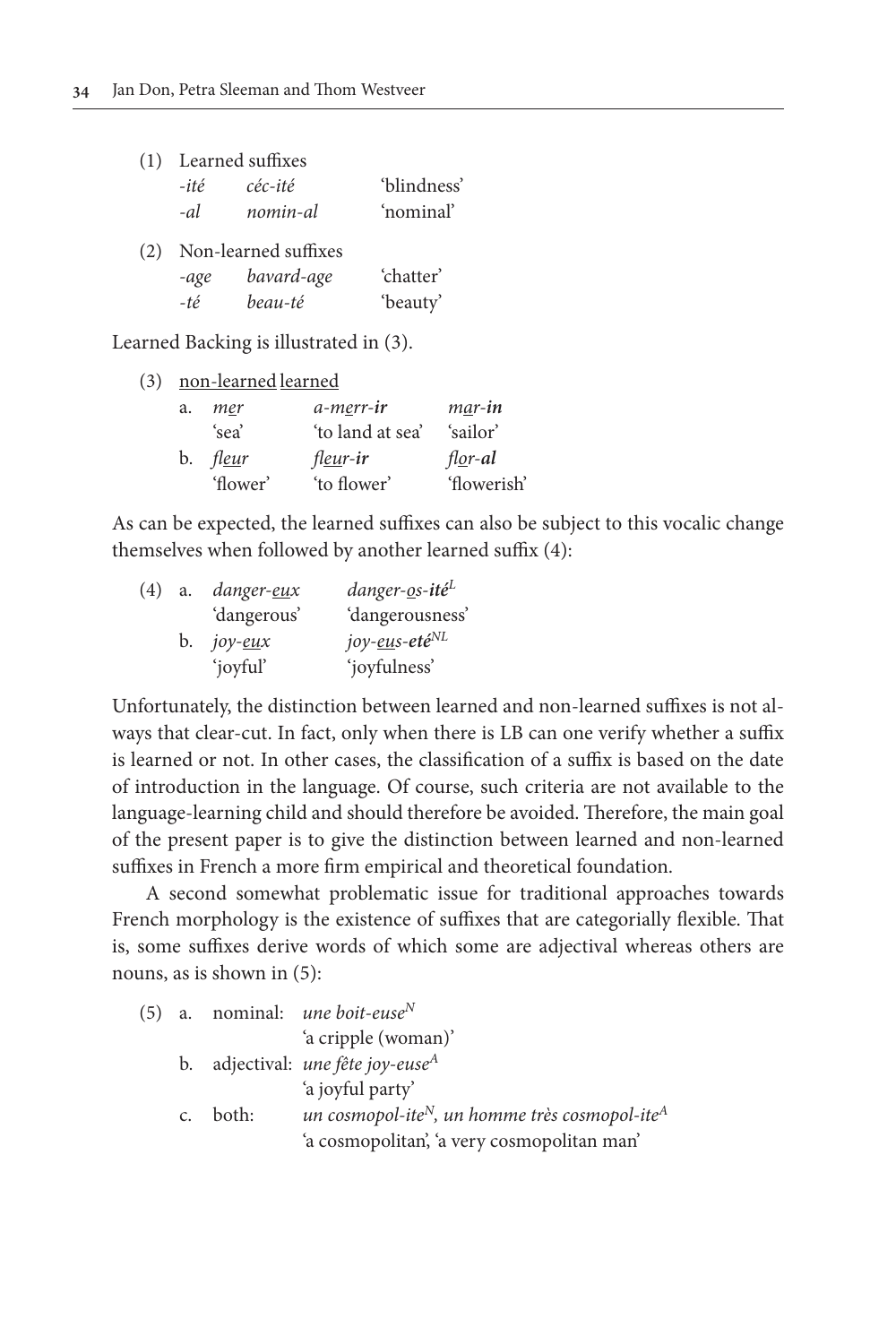The same suffix can derive a noun, as in (5a), and an adjective, as in (5b). The suffix in (5c) forms a special case. Based on the same root *cosmopol-* it can derive both a noun and an adjective.

Zwanenburg (1986) considers the suffixes in (5) as being either nominal or adjectival suffixes. He argues that these should be registered as such in the lexicon. The adjectival use of a nominal suffix or the nominal use of an adjectival suffix is (i) allowed by syntax, or (ii) should be mentioned in the lexicon for each noun separately. We think this proposal is unnecessarily complicated and can be avoided if one allows suffixes to be categorially flexible.

In order to deal with these two problematic issues, we propose a new analysis, based on a theory by Creemers, Don & Fenger (2015) (hereafter CDF) for Dutch. They distinguish three types of suffixes, instead of two, as traditionally assumed for Dutch, and argue that some suffixes should be seen as roots, whereas others are categorial heads, thus accounting for both stress-sensitivity and categorial flexibility of some suffixes. We show that this theory also holds for French. This analysis allows us to distinguish different types of suffixes without having to rely on the vague distinction between learned and non-learned elements. Secondly, the analysis also explains why some suffixes are categorially flexible, whilst others are not. The analysis is couched within the framework of Distributed Morphology (hereafter DM) (Halle & Marantz 1993; Harley & Noyer 1999; Marantz 2007). It would extend the limits of this paper to defend this choice (but see e.g. Marantz 1997 for arguments against a lexicalist approach). However, given this choice an alternative has to be found for the observations that received an explanation in terms of levelordering in lexical approaches to morphology (see e.g. Kiparsky 1982).

Building on a proposal by Lowenstamm (2010), who argues that all affixes are roots, we propose that some affixes are roots, whereas others are categorial heads. In the next section, we will introduce the theory proposed by CDF for Dutch that will be used as a basis for our analysis. In Section 3 we will present our analysis of the French suffixes according to this proposal. In Section 4 we will turn to problematic cases that at first sight seem to contradict the theory. A brief conclusion will be given in the final section.

#### **2. Three types of affixes**

We propose an analysis for the French data along the lines of CDF's analysis for Dutch. We first briefly introduce CDF's proposal before we turn to our analysis of the French data.

In Dutch traditionally a distinction is made between two types of affixes, based on their behavior w.r.t. stress-rules (e.g. Trommelen & Zonneveld 1989).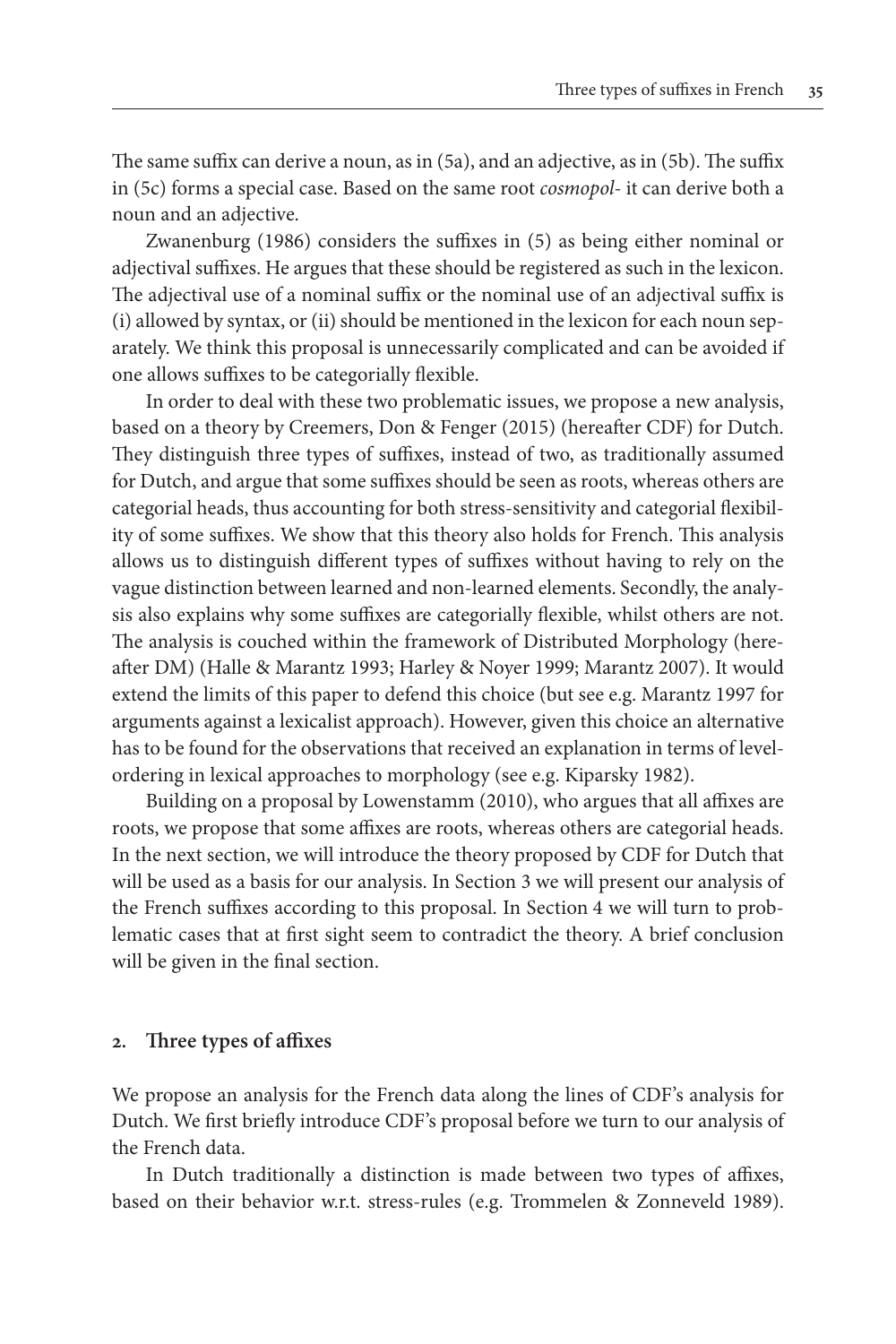Dutch hosts stress-sensitive suffixes influencing the stress-pattern of the base and stress-neutral suffixes that do not.

In DM, a separation is made between a (morpho-) syntactic level of representation and the morpho-phonological level of representation (cf. Beard 1995). This latter level can be seen as 'realizing' or 'spelling out' the morpho-syntactic level. Affixes are seen as so-called Vocabulary Items (hereafter: VI) realizing categorial heads (Marantz 1997; Marvin 2003). So, English -*ity* is a VI realizing a nominal head. Since the VI's themselves do not contain any grammatical information, but only realize this, it is far from trivial to transpose the traditional distinction between stress-sensitive and stress-neutral affixes to the theory of DM.<sup>1</sup>

Secondly, being categorial heads, the affixes are expected to derive just a single category of words, but CDF (following De Belder 2011) show that also in Dutch there is a group of flexible affixes that in the sense that they derive words belonging to different categories — similar to what we have seen in (5) for French.

In order to try to account for the distinction between stress-sensitive and stress-neutral suffixes within the framework of DM, Lowenstamm (2010) argues, contrary to the traditional view in DM, that suffixes are not categorial heads, but bound roots. As bound roots, these suffixes do not have a category, hence their categorial flexibility. For Lowenstamm, the classical distinction between stressneutral and stress-sensitive falls out from a distinction in the type of element with which the morpheme merges. Roughly, stress-sensitive affixes only merge with roots, whereas stress-neutral affixes only merge with already categorized structures. Assuming that categorial heads are phase-boundaries, Lowenstamm is able to derive the distinction between stress-neutrality and stress-sensitivity from the different structural position that these elements occupy.

CDF criticize Lowenstamm's proposal. They point out that there is a class of affixes that does not display the categorial flexibility one would expect if all affixes were indeed roots. Moreover, they observe a correlation between categorial flexibility and stress-sensitivity on the one hand, and lack of flexibility and stressneutrality on the other. More specifically CDF's alternative proposal distinguishes three types of affixes: root affixes that are flexible, attach to roots, and are stresssensitive; head-affixes that are categorially rigid, only attach to categorized words, and are stress-neutral; and thirdly a type of affix that behaves as head-affixes but does influence the stress-pattern. CDF calls these latter affixes 'first heads' for reasons that will become immediately clear.

We summarize the types of affixes and their properties in table  $(6)$ :

**<sup>1.</sup>** See Marvin (2003) for an attempt in which Halle & Vergnaud's (1987) distinction between cyclic and non-cyclic affixes is incorporated. Lowenstamm (2010) criticizes this attempt and offers an alternative approach.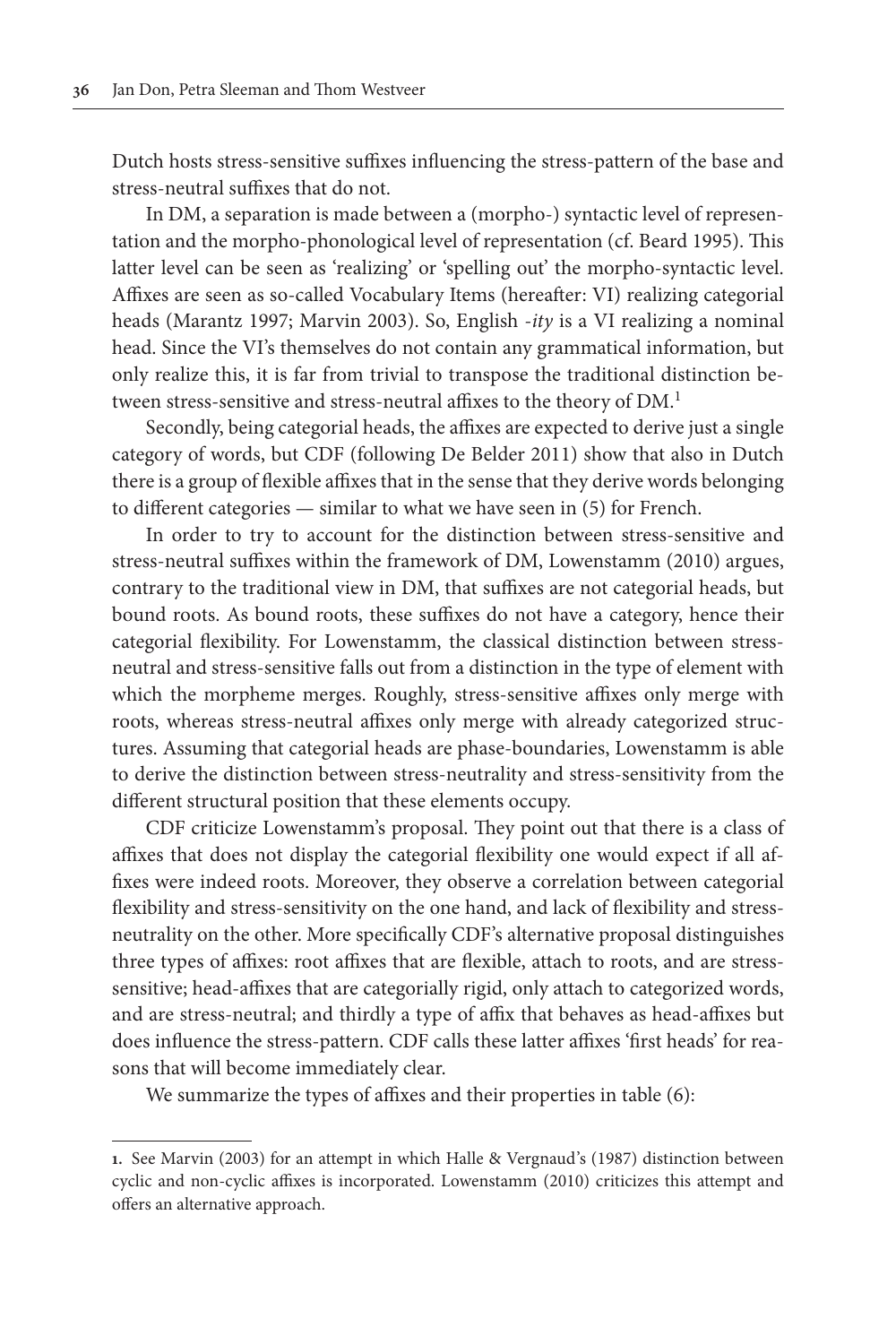| (6) |              | Attach to roots | Stress-sensitive | Categorially flexible |
|-----|--------------|-----------------|------------------|-----------------------|
|     | Root-affixes |                 |                  |                       |
|     | First heads  |                 |                  |                       |
|     | Head-affixes |                 |                  |                       |

All affixes that attach to roots are also stress-sensitive. Furthermore, categorial flexibility is a property exclusive to root-affixes. CDF claim that the correlating properties in (6) are not coincidental, but follow from the position of the morphemes realized by the affixes in the syntactic structure. The place of the suffixes in the syntactic structure is shown in (7):



As can be seen, both root-affixes (A) and 'first heads' (B) appear in the first phase. This directly follows from the way phases are defined by Embick (2010). A phase is determined by a categorial head which has a cyclic head in its complement. Since B in (7) does not have a cyclic head in its complement, B is spelled out in the same phase as the root-affixes; it is a first head. C is in a different phase since it is a head with a cyclic head (B) in its complement. A phase is phonologically (and semantically) interpreted. Therefore, only affixes in the first phase will be able to influence the stress-pattern of the base. Later attaching affixes cannot because at this stage, the phonological form of the inner phase is already fixed.

CDF test their proposal for Dutch. It turns out that it is indeed possible to empirically separate in Dutch the three types of suffixes mentioned above. Examples are given in (8) (the underlined parts mark stressed syllables):

(8) a. Root-affix:

|             | -ief        | exp <i>log</i>    | explos- <u>ief</u>     |
|-------------|-------------|-------------------|------------------------|
|             |             | 'root'            | 'explosive'            |
| b.          | First head: |                   |                        |
|             | -iteit      | fle <u>xi</u> bel | flexibil-i <u>teit</u> |
|             |             | 'flexible'        | 'flexibility'          |
| $C_{\cdot}$ | Head-affix: |                   |                        |
|             | $-i n g$    | verhuis           | ver <u>huiz</u> -ing   |
|             |             | affix-house       | affix-house-ing        |
|             |             | 'to move'         | 'moving'               |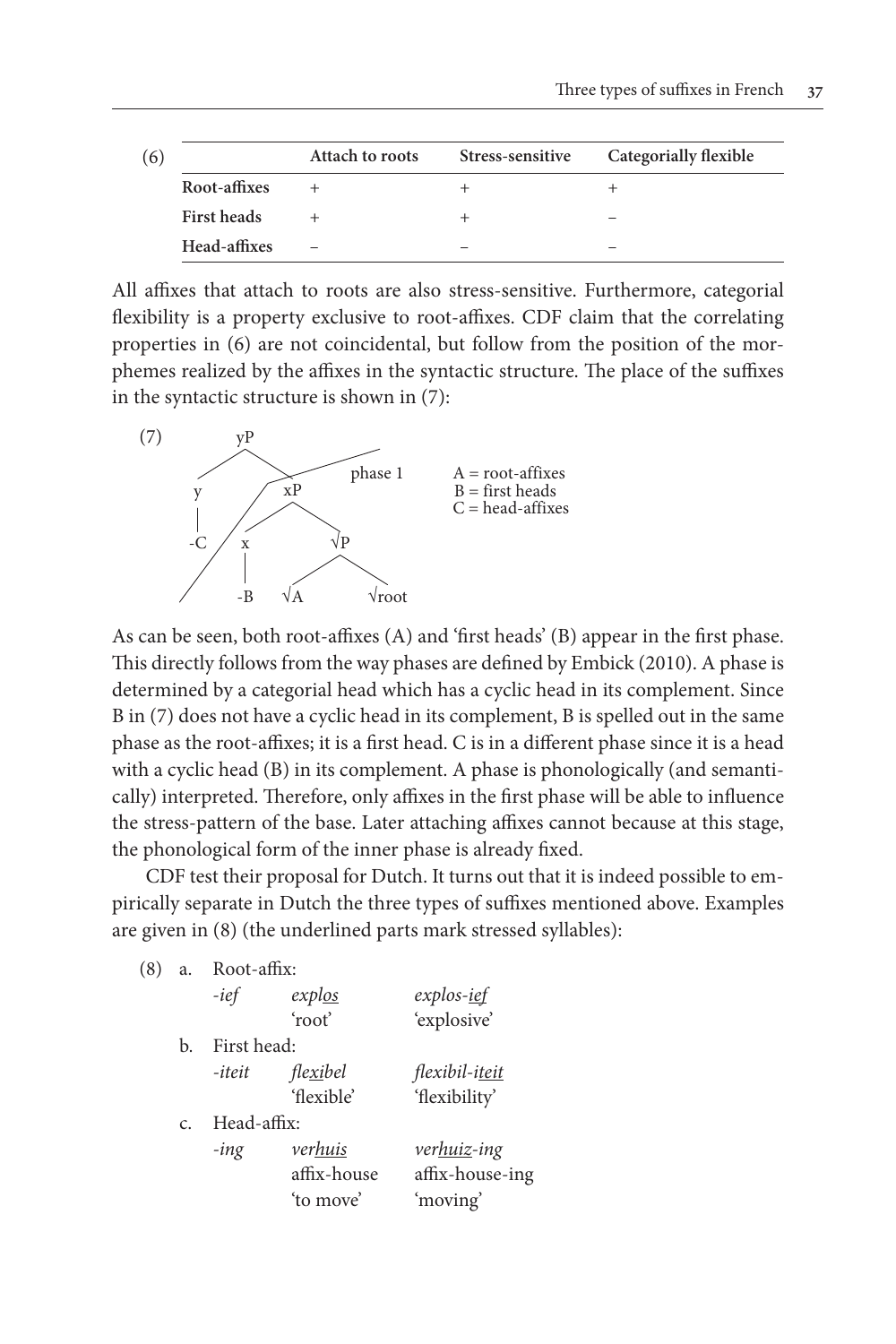As can be seen, root-affixes (8a), as well as first heads (8b) influence the stresspattern, whereas this is not the case for head-affixes (8c). Second, the word in (8a), containing a root-affix, can be used both as a noun and as an adjective, thus being categorially flexible, whereas the others (8b–c) cannot. In the next section we will turn to our analysis of the French suffixes, using the criteria introduced by CDF.

#### **3. An alternative analysis of French suffixes**

As has been shown in the introduction, the traditional distinction between two types of suffixes in French is not always clear-cut. In some cases criteria to determine whether a suffix is learned or non-learned do not converge. Secondly, some suffixes derive words of multiple categories for which no natural solution seems to exist within lexicalist approaches. In this section, we propose a different approach towards the classification of French suffix types that captures these problematic properties. Our distinction is based on the proposal by CDF for Dutch (see Section 2).

The most common French suffixes have been analyzed according to the properties proposed by CDF. We used the list of suffixes of the *Petit Robert* dictionary of French (2012) as an empirical basis for our analysis. This list contains 113 suffixes. Of this list, 37 suffixes have been excluded, because they were either extremely unproductive or had a highly specialized connotation used only in jargon (e.g. *-ose* in *fructose*). On the other hand, one supplementary suffix not in the list (*-uble*) has been added. This resulted in a corpus of 77 suffixes. In order to get information about their distribution, their behavior w.r.t. LB and their categorial and ordering properties, we used the dictionaries *Petit Robert électronique* (hereafter PRE) and the *Trésor de la langue française informatisé* (Dendien 2015), as well as Dell & Selkirk (1978).

The analysis according to the criteria mentioned above primarily divides the suffixes under consideration into two groups. For the moment, we will call them type I and type II suffixes. Their properties are displayed in table (9):

| (9)         | Attach to roots |      | Trigger LB Categorially<br>flexible | Ordering<br>$(<$ = 'linearly precedes') |
|-------------|-----------------|------|-------------------------------------|-----------------------------------------|
| Type $I +$  |                 | $^+$ | $^+$                                | I < II, I < I<br>$^*$ II < I            |
| Type II $-$ |                 |      |                                     | $I < II$ , $II < II$<br>$*$ II < I      |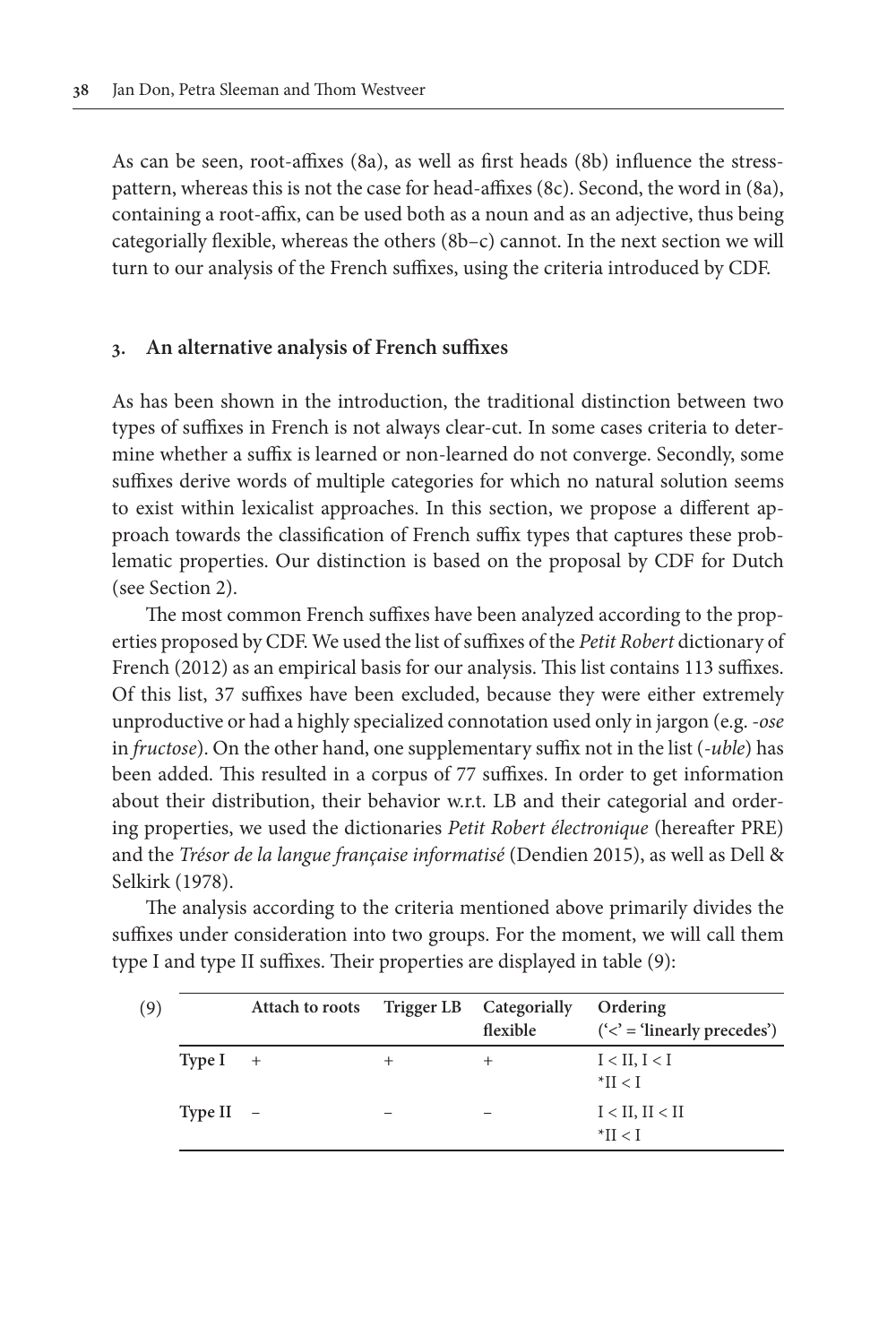As can be seen in (9), the suffixes of the first type attach to roots, trigger LB, are categorially flexible, and can be followed by suffixes of type I or II, whereas they cannot follow a type II suffix. Type II suffixes cannot attach to roots, do not trigger LB, and are categorially fixed. They can be followed by type II suffixes, but not by type I. We will now illustrate these two suffix types with some examples.

Table  $(10)$  displays some typical examples<sup>2</sup> of the aforementioned type II suffixes of French:<sup>3</sup>

| (10) | Suffix       |   | Derives Attaches to Examples |                             | Triggers LB                  |
|------|--------------|---|------------------------------|-----------------------------|------------------------------|
|      | -age         | N | Ν                            | gazonnage,                  | no (e.g. <i>fleurage</i> )   |
|      |              |   | V                            | accostage                   |                              |
|      | -aison       | N | N                            | siglaison,                  | no (e.g. <i>fleuraison</i> ) |
|      |              |   | V                            | comparaison                 |                              |
|      | -esque       | А | N                            | moliéresque, ubuesque       | no                           |
|      | -eur/-euse N |   | V                            | voyeur, chanteur, chanteuse | no                           |
|      | -té          | N | A                            | étrangeté, beauté           | no (e.g. <i>joyeuseté</i> )  |

As can be concluded from table (10), type II suffixes do not attach to roots, but only to words already having a category. Secondly, they only derive words of a single category, so they are not categorially flexible. Finally, they do not trigger LB. Our corpus contains in total 37 of these type II suffixes.

In table (11) some typical examples of French type I suffixes are given. The corpus contains 26 of these suffixes:

| (11) | Suffix        | <b>Derives</b> | <b>Attaches to</b> | Examples   | LB?                       |
|------|---------------|----------------|--------------------|------------|---------------------------|
|      | $-ain / -an$  | N              | bound roots        | humain.    | Affected by LB:           |
|      |               |                | N                  | chapelain, | humain > humanité         |
|      |               |                | V                  | couvain.   | africain > africanisme    |
|      |               | A              | bound roots        | humain.    |                           |
|      |               |                | N                  | mondain.   |                           |
|      |               |                | A                  | hautain.   |                           |
|      | $-al$ / $-el$ | A              | bound roots        | nominal.   | Affected by LB:           |
|      |               |                | N                  | collégial, | $material$ > maternaliser |
|      |               |                | A                  | continuel. | actual > actualité        |
|      |               | N              | bound roots        | corporal   | culturel > culturalisme   |
|      |               |                |                    |            | <u>Triggers LB:</u>       |
|      |               |                |                    |            | chœur > choral            |

**<sup>2.</sup>** The complete lists for all suffix-types are included in the appendix.

**<sup>3.</sup>** Translations of the derived words are not relevant to our analysis and therefore not included.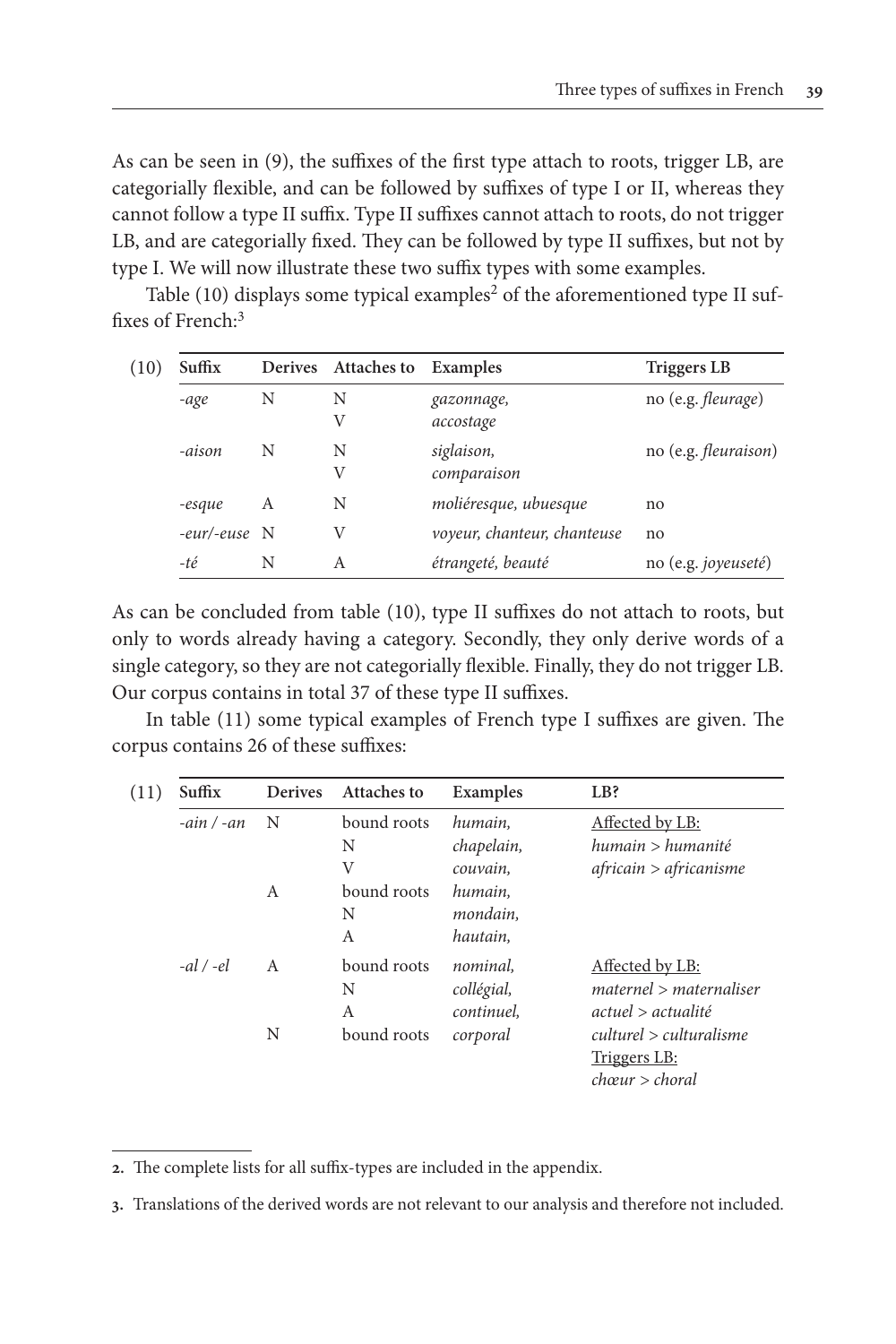| $-(t)$ eur/<br>$-(t)$ rice<br>eur<br>$(-or)$ | N<br>А | bound roots<br>N<br>V<br>bound roots<br>V | acteur, amateur,<br>ambassadeur,<br>charmeur,<br>attracteur,<br>abaisseur | Affected by LB:<br>professeur > professorat                                                                       |
|----------------------------------------------|--------|-------------------------------------------|---------------------------------------------------------------------------|-------------------------------------------------------------------------------------------------------------------|
| $-eux/$<br>-euse<br>$(-os)$                  | N<br>А | bound roots<br>N<br>V<br>bound roots<br>N | taiseux,<br>siffleux,<br>boiteuse.<br>nitreux,<br>joyeux,                 | Affected by LB:<br>dangereux > dangerosité<br>nitreux > nitrosation<br>adipeux > adiposité<br><b>Triggers LB:</b> |
| -iste                                        | N      | V<br>bound roots<br>N<br>A<br>V           | boiteux<br>graphiste,<br>latiniste,<br>spécialiste,<br>arriviste,         | vapeur > vapeux<br>Triggers LB:<br>criminel > criminaliste<br>matériel > matérialiste                             |
|                                              | А      | bound roots<br>N<br>А<br>V                | alpiniste,<br>latiniste,<br>spécialiste,<br>arriviste                     |                                                                                                                   |

As can be observed in (11), the French type I suffixes can attach to bound roots, as well as to categorized words. Secondly, they are categorially flexible in that they can derive both nouns and adjectives. Finally, as the final column in (11) shows, type I suffixes trigger LB or are affected by it. The fact that not all type I suffixes can be affected by LB has a clear phonological explanation: the absence of a front vowel that can undergo LB.

So far, two distinct types of suffixes for French have been introduced. However, there still remain some suffixes (12) that do not seem to fit either of these two types. As CDF predict, there is a third intermediate suffix-type, the first head, which contains these remaining suffixes. Some examples of these remaining suffixes are displayed in table (12):

| (12) | Suffix    | <b>Derives</b> | <b>Attaches to</b>         | Examples                                            | <b>Triggers LB</b>                                                        |
|------|-----------|----------------|----------------------------|-----------------------------------------------------|---------------------------------------------------------------------------|
|      | -ation    | N              | bound roots<br>V           | corporation,<br>frustration                         | nitreux > nitrosation                                                     |
|      | $-is(er)$ | V              | bound roots<br>N<br>A      | mécaniser.<br>caraméliser,<br>moderniser            | annuel > annualiser<br>vulgaire > vulgariser<br>$material$ > maternaliser |
|      | -isme     | N              | bound roots<br>N<br>A<br>V | dynamisme,<br>marxisme,<br>modernisme,<br>arrivisme | africain > africanisme<br>terreur > terrorisme                            |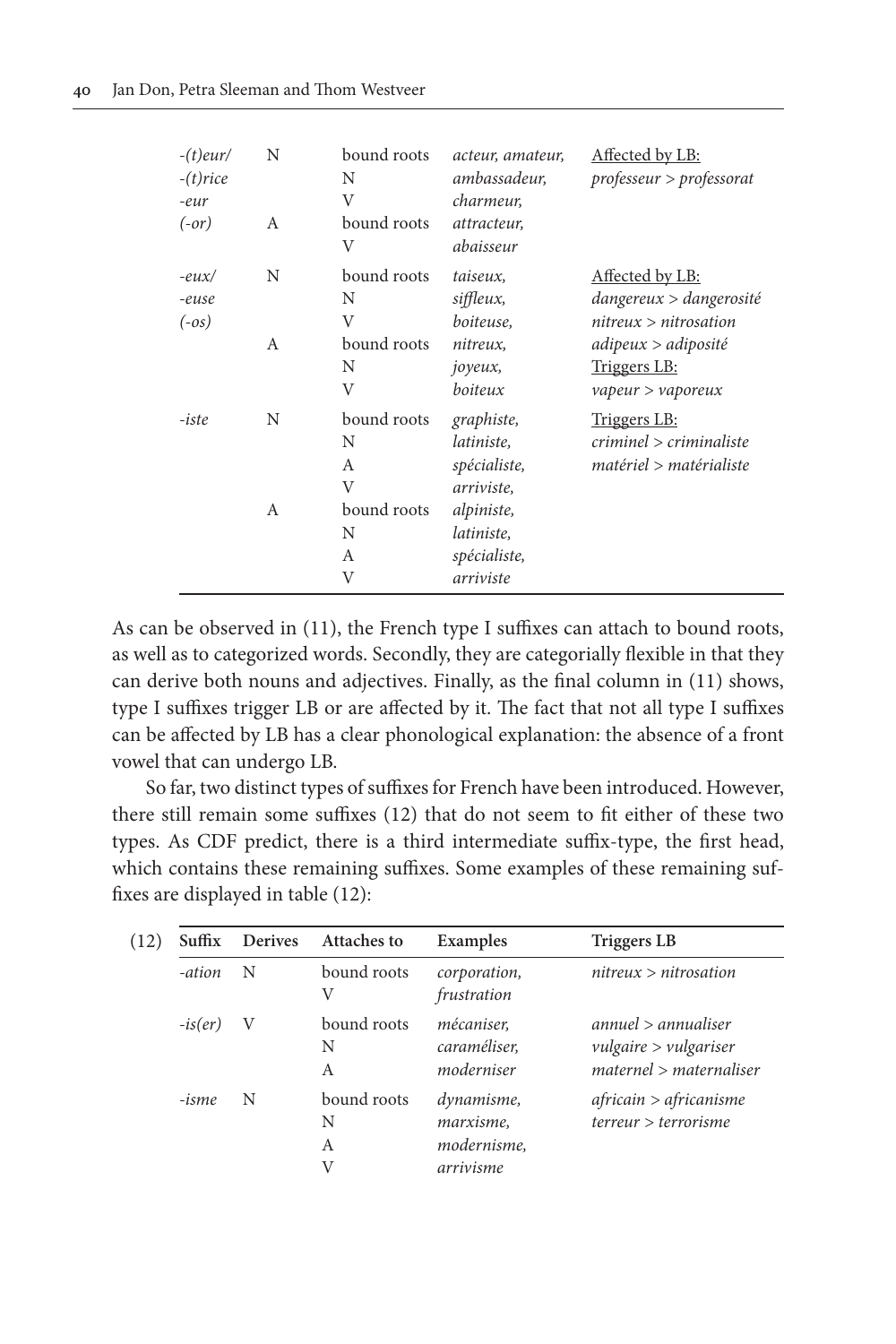| -ité   | N | bound roots      | cécité, vérité,<br>modalité                     | actual > actualité<br>$d$ angereux > $d$ angerosité |
|--------|---|------------------|-------------------------------------------------|-----------------------------------------------------|
| -itude | N | bound roots<br>N | altitude, latitude,<br>négritude,<br>exactitude | seul > solitude                                     |

Table (12) shows that these intermediate-type suffixes attach to roots and to words having a category, just like the type I suffixes presented above. They trigger LB as well. However, they are not categorially flexible, but only derive words of a single category, like the type II suffixes. They do not undergo LB since there is never a following triggering suffix. Thus, they display properties of both type I (attach to roots, trigger LB) as well as of type II suffixes (categorial inflexibility) and form an intermediate type.

In order to compare the three types of suffixes found in our corpus, their properties w.r.t. the criteria used to distinguish them are summarized in table (13):

|                                 | Attach to roots | Trigger LB             | Categorially<br>flexible | Ordering                                                |
|---------------------------------|-----------------|------------------------|--------------------------|---------------------------------------------------------|
| Type I<br>Root-suffixes         | $^{+}$          | $^{+}$<br>(+ affected) | $^{+}$                   | I < II, I < I<br>$\mathbb{I} > \mathbb{I}$              |
| Type Ia<br><b>First heads</b>   | $^{+}$          | $^{+}$                 |                          | I < Ia < II<br>$*$ II < Ia<br>$*$ Ia < I<br>$*$ Ia < Ia |
| <b>Type II</b><br>Head-suffixes |                 |                        |                          | $I < II$ , $II < II$<br>$*$ II < I                      |

As can be concluded from (13), the French suffixes in our corpus can be divided into three different types that are identical to the three types of suffixes CDF distinguish for Dutch. The root-suffixes (type I) can attach to roots, trigger and are affected by LB and are categorially flexible. The first heads (type Ia) form an intermediate type. They can attach to roots and trigger LB, just as the root-suffixes, but they are not categorially flexible and are not affected by LB. In this respect, they resemble head-suffixes (type II), which are not categorially flexible either. Yet, head suffixes, in contrast to first heads, cannot attach to roots and do not trigger LB.

As suggested by the empirical data, the three types of suffixes display a hierarchy w.r.t their ordering in combinations of multiple suffixes. Root-suffixes always appear inside first heads, which in turn always appear inside head-suffixes, as shown in  $(14):$ <sup>4</sup>

**<sup>4.</sup>** There seem to be some apparent counterexamples to this ordering hierarchy. We will address them in Section 4.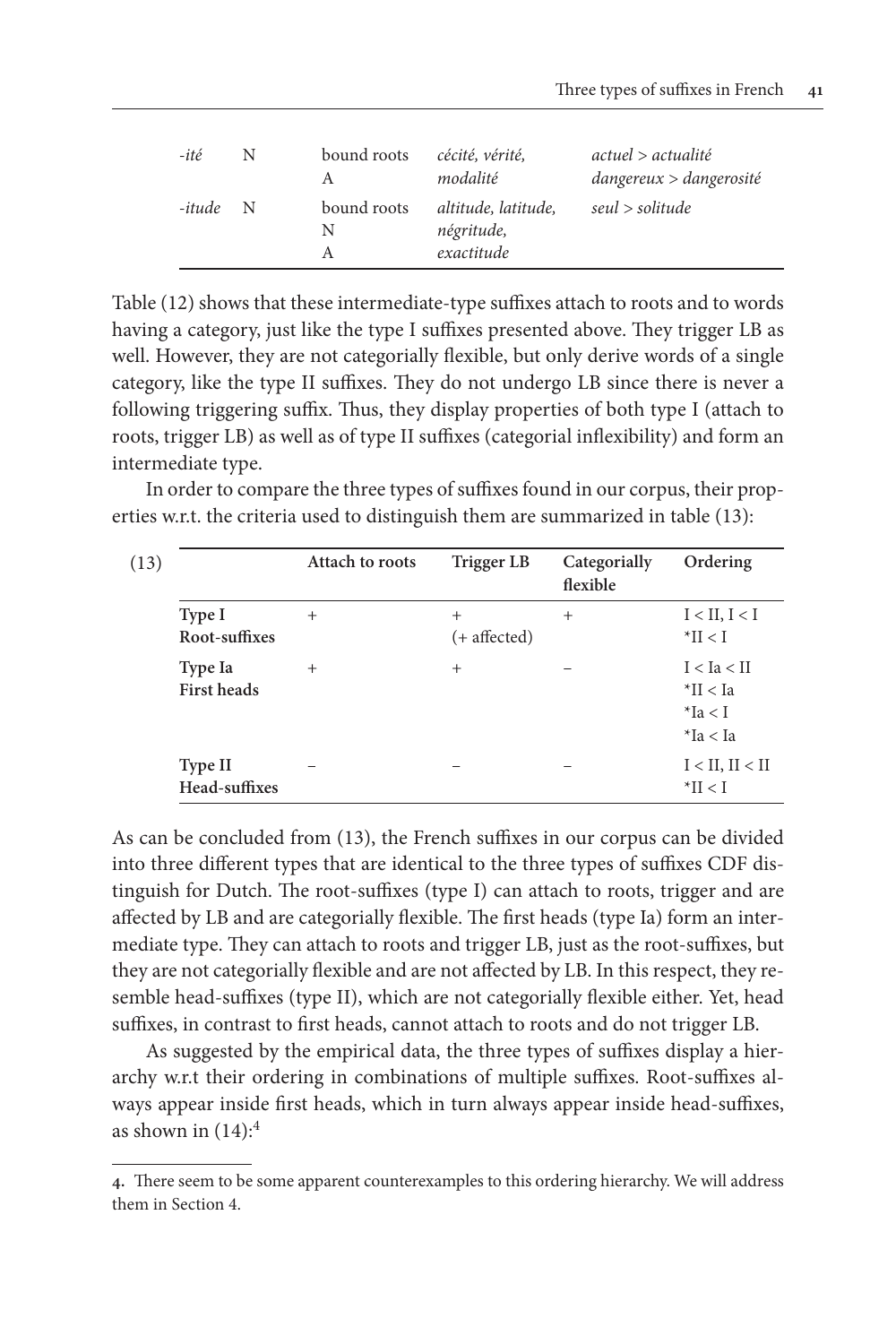| $(14)$ actu-el | > actu-al-ité       | $(I + Ia)$  |
|----------------|---------------------|-------------|
| $jov$ -eux     | > joy-euse-té       | $(I + II)$  |
| coll-ation     | > coll-ationn-ement | $(Ia + II)$ |

Furthermore, as has been mentioned, it is possible to combine two root-suffixes and two head-suffixes, but not two first heads. This follows directly from the definition of a first head: it is only the *first* head above the root phrase that behaves as such; all later heads have a categorial head in their complement and therefore induce new phases.

#### **4. Apparent counterexamples in French**

As has been shown in the previous section, it seems possible to distinguish three types of suffixes in French based on categorial flexibility, attachment to roots, LB and ordering, replacing the vague distinction between learned and non-learned elements. However, there are some problematic cases that at first sight seem to contradict our analysis. In this section, we will try to account for these problematic cases, which can be divided into three groups.

The suffixes in the first group, showing mixed behavior, cannot attach to roots and do not influence LB. Consequently, they should be head-suffixes. However, these suffixes seem to be categorially flexible, indicating that they should be rootsuffixes. These suffixes are listed in (15):

|  |           | (15) a. $-ais$ franç-ais <sup>N+A</sup>                               |
|--|-----------|-----------------------------------------------------------------------|
|  |           | 'Frenchman' <sup>N</sup> — 'French' <sup>A</sup>                      |
|  | $b. -ois$ | suéd-ois <sup>N+A</sup>                                               |
|  |           | 'Swede' <sup>N</sup> — 'Swedish' <sup>A</sup>                         |
|  | $c.$ -et  | jeun-et $^{N+A}$                                                      |
|  |           | 'very young person' <sup>N</sup> — 'very young <sup>'A</sup>          |
|  | d. -elet  | gant-elet <sup>N</sup> maigr-elet <sup>A</sup>                        |
|  |           | 'glove' <sup>N</sup> 'too thin' <sup>A</sup>                          |
|  | e. $-on$  | $fris$ -on $^{N+A}$                                                   |
|  |           | 'Frisian' <sup>N</sup> — 'Frisian' <sup>A</sup>                       |
|  | f. $-$ ot | $chemin-otN+A$                                                        |
|  |           | 'railway employee' $N$ — 'about the railway <sup><math>A</math></sup> |
|  |           |                                                                       |

The suffixes in (15) can at first sight derive both nouns and adjectives. However, it will turn out that these suffixes only apparently show flexible behavior. We will first discuss the affixes in (15a and b) and then move to the other examples in (15).

All words derived with the suffixes *-ais* and *-ois* (15a,b) in the PRE are indicated as being both adjectives and nouns. Contrary to root-suffixes, there are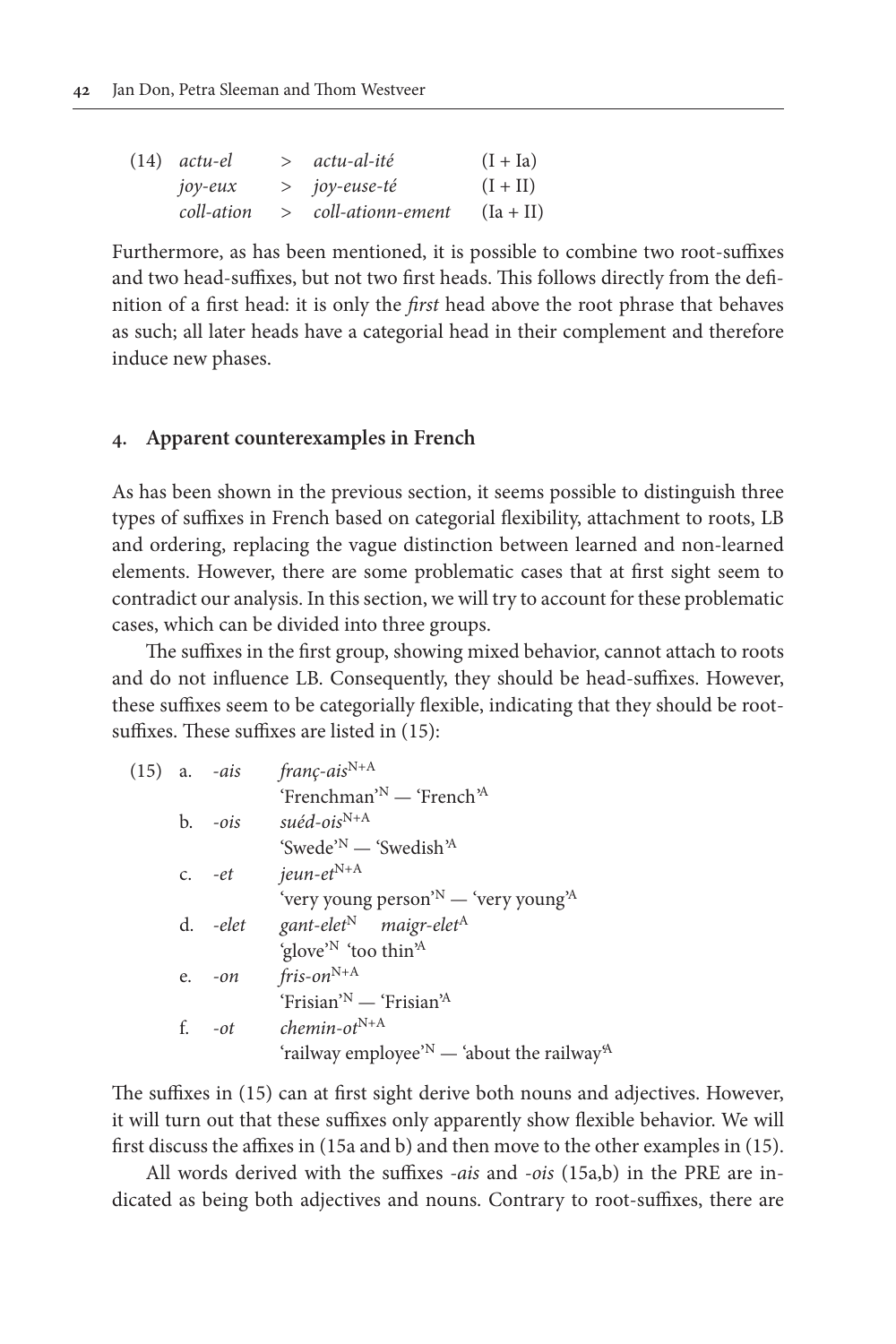no derivations with *-ais* or *-ois* that only have a nominal or adjectival use. Rootsuffixes normally derive words that are only nouns or only adjectives (as exemplified in (5a,b)) and incidentally, forms that are ambiguous between the two. Therefore, the consistent ambiguity of the forms in -*ais* and -*ois* requires a separate explanation. We propose that the apparent flexibility of the derivations in (15a,b) follows from a morphological (or syntactic) operation deriving nouns referring to persons from the toponymic adjectives. This analysis is supported by the fact that all derivations with *-ais* and *-ois* have this specific meaning. We consider them to be adjectival derivations that allow for nominalization, as is shown in (16):

#### (16) a. *un homme français*A, *une ville suédoise*<sup>A</sup> b. *un Français*N, *le suédois*<sup>N</sup>

We now turn to the suffixes *-elet*, *-et*, *-on* and *-ot* in (15c–f). These all display the same pattern. The PRE shows that the large majority of derivations with these suffixes are nominal. The list of words with *-elet* only contains 5 adjectives, which all have been created before 1600. If we oppose this to the truly flexible affixes in (11), we see a marked difference. For example for flexible -*al*, –*el* and -*iste* (17a) we find far more flexibility and productivity than for the 4 affixes under scrutiny (17b).

| (17) |    |       | А        | N         | A and N  | most recent form in PRE |
|------|----|-------|----------|-----------|----------|-------------------------|
|      | a. | -al   | 600      | $\pm 130$ | 30       | 1951                    |
|      |    | -el   | 233      | $\pm 100$ | 16       | 1947                    |
|      |    | -iste | 54       | ±430      | 300      | 1921                    |
|      | b. | -elet | 5        | 30        | $\theta$ | 1554(A)                 |
|      |    | -et   | 15       | 488       | 10       | 1739(A)                 |
|      |    | $-on$ | $\Omega$ | 3491      | 5        | 1721 (A and N)          |
|      |    | -ot   | 4        | 254       | 8        | 1904 $(N + A)^5$        |

The PRE lists some derivations with *-et*, *-on* and *-ot* that are noun and adjective at the same time, just as for *-ais* and *-ois*. Furthermore, the majority of derivations with *-on* listed as noun and adjective have a special meaning, indicating origin, again like *-ais* and *-ois*. We consider these four suffixes to be nominal, deriving nouns of which some easily allow for an adjectival use. The possibility to derive adjectives is not directly related to and therefore not an inherent property of the suffix, but rather a property of the specific type of word.

The second problematic class is formed by the suffix-triplet *-able / -ible / -uble*. These suffixes attach to roots, but are not categorially flexible, indicating that they could be considered first heads. However, these suffixes precede other first heads,

**<sup>5.</sup>** This adjective is marked as 'familier' in the dictionary, meaning that it does not belong to the standard language.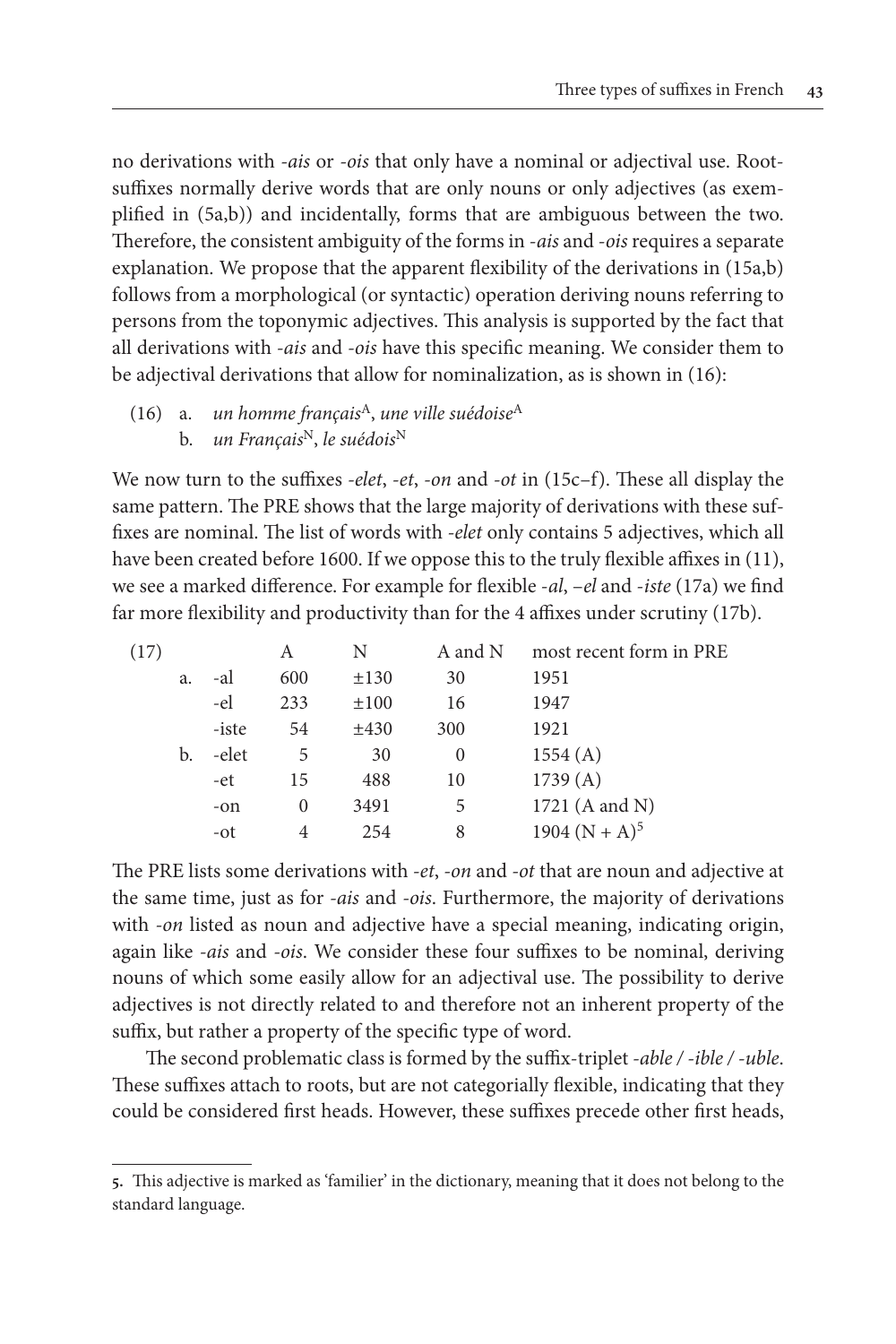like *-ité*, which would not be possible if they were first heads themselves. Secondly, it can be observed that although these suffixes do not undergo LB, because they do not contain the vowels affected by this phenomenon, they do display a formal change when followed by an element that triggers LB, as is shown in (18):

(18) *change-able* > *change-abil-ité flex-ible* > *flex-ibil-ité*

We argue that this formal change is a phonological rule, operating in the rootdomain, just as LB. Therefore, the suffixes *-able / -ible / -uble* can be analyzed as root-suffixes, because they can attach to roots and display an alternation comparable to LB, even when they are not categorially flexible. However, note that CDF's proposal (just like Lowenstamm's) does not predict that root-suffixes must be categorially flexible. If affixes are roots, they can merge with different categorial heads but they do not have to. Apparently, *-able / -ible / -uble* only merge with an adjectival head for reasons that might have to do with their semantics.

Finally, there seem to be some counterexamples regarding the ordering of the different suffix-types. According to the theory proposed by CDF, root-suffixes should always appear inside first heads, which in turn should always appear inside head-suffixes. Still, there are some cases where a head-suffix seems to precede a first head or a root-suffix, for which the analysis proposed in this paper does not account. Examples are shown in (19):

(19) *-ag-isme éclairagisme, esclavagisme -ment-al gouvernemental, comportemental, départemental*

However, although the PRE lists more words ending with *-mental* next to the three mentioned in (19), it turns out that only the three in (19) are true French derivations, whereas the other words either have been borrowed from Latin or from English. Therefore the number of exceptions to the ordering of the three suffix types seems to be very limited.

#### **5. Conclusion**

In this paper we have tried to deal with two problematic issues of French derivational suffixes, that is, (i) the fact that the traditional distinction between learned and non-learned suffixes is quite vague and not learnable and (ii) the fact that some suffixes are categorially flexible, deriving words of multiple categories. Using a proposal by Creemers, Don & Fenger (2015) within the framework of DM, we have proposed a new analysis of French suffixes that shows the presence of three types of suffixes in French too, accounting for the categorial flexibility of some suffixes.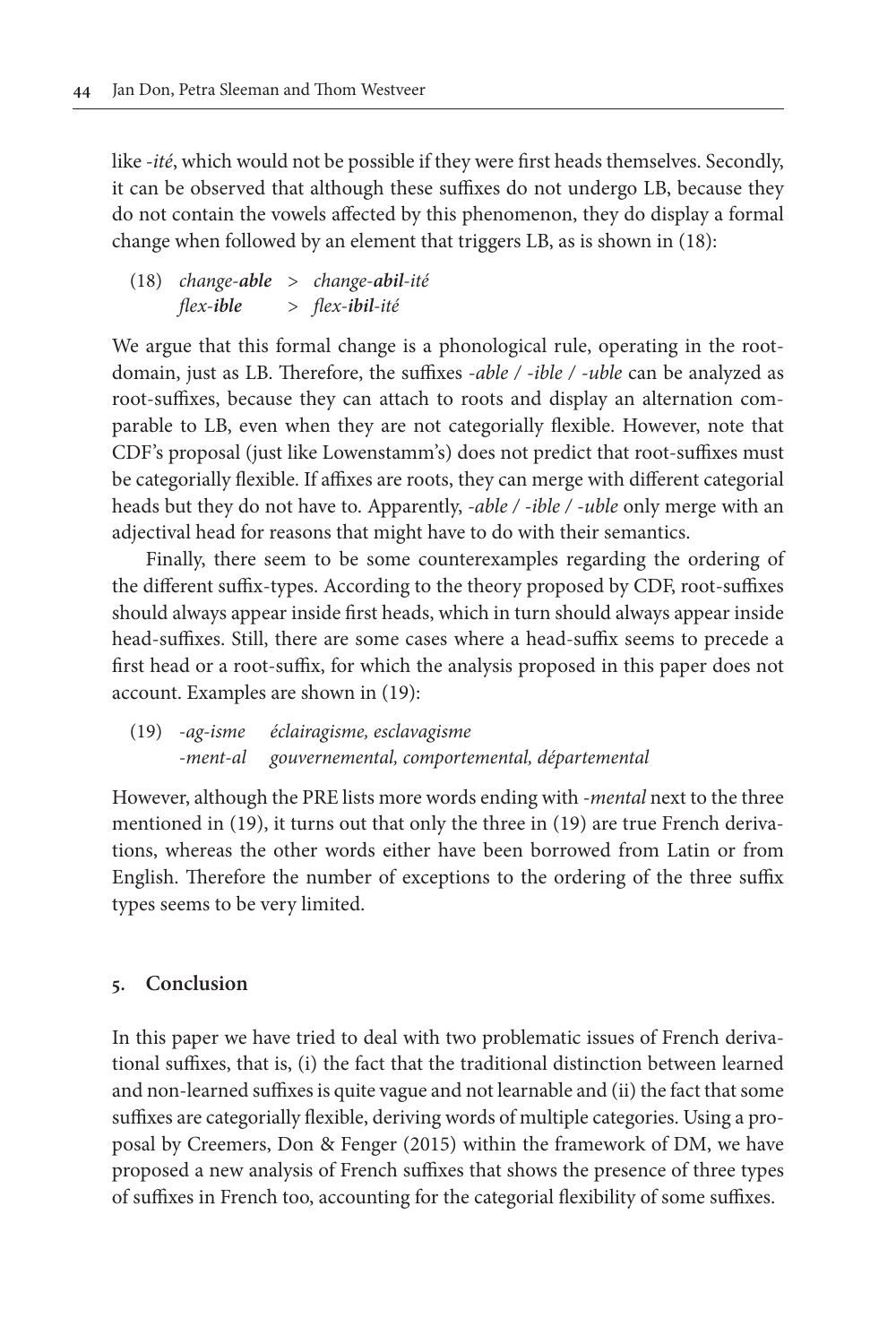We argued that it is possible to distinguish three types of suffixes in French. First of all, there are root-suffixes that attach to roots, are categorially flexible, and trigger and are affected by LB. Secondly, there are first heads that attach to roots and influence LB as well, but are not categorially flexible and are not affected by LB. The third type consists of the head-suffixes, which cannot attach to roots, do not influence LB and are not categorially flexible.

Furthermore we have shown that some examples that appear to contradict our theory are actually quite marginal or not problematic after all. Thus we may conclude that the theory makes the correct predictions for French.

#### **References**

Beard, Robert 1995. *Lexeme-Morpheme Base Morphology*. Albany: SUNY Albany Press.

- Creemers, Ava, Jan Don & Paula Fenger 2015. "Stress-sensitivity and flexibility as a consequence of morphological structure". *Proceedings of NELS 45* ed. by Thuy Bui and Deniz Ozyildiz.
- De Belder, Marijke 2011. *Roots and Affixes: Eliminating lexical categories from syntax*. Utrecht: LOT Publications (PhD Dissertation, Utrecht).
- Dell, François C. & Elisabeth O. Selkirk 1978. "On a morphologically governed vowel alternation in French". *Recent transformational studies in European languages* ed. by Samuel Jay Keyser, 1–51. Cambridge Ma: MIT Press.
- Dendien, Jacques. "Trésor de la langue française informatisé (atilf)". [<http://atilf.atilf.fr/tlf.htm>](http://atilf.atilf.fr/tlf.htm) (20 March 2015).
- Embick, David 2010. *Localism versus Globalism in Morphology and Phonology*. Cambridge, MA: MIT Press. DOI: [10.7551/mitpress/9780262014229.001.0001](http://dx.doi.org/10.7551/mitpress/9780262014229.001.0001)
- Halle, Morris & Alec Marantz 1993. "Distributed Morphology and the Pieces of Inflection". *The View from Building 20. Essays in Linguistics in honor of Sylvian Bromberger* ed. by Morris Hale & Samuel Jay Keyser, 111–176. Cambridge Ma: MIT Press.

Halle, Morris & Jean Roger Vergnaud 1987. *An Essay on Stress*. Cambridge Ma : MIT Press.

- Harley, Heidi & Rolf Noyer 1999. "State-of-the-article: Distributed Morphology". *GLOT International* 4, 3–9.
- Kiparsky, Paul 1982. "From Cyclic Phonology to Lexical Phonology". *The Structure of Phonological Representations* ed. by Harry van der Hulst and Norval Smith, 131–175. Dordrecht: Foris.
- Lowenstamm, Jean 2010. "Derivational Affixes as Roots. (Phasal Spellout meets English Stress Shift)". ms. Université Paris-Diderot & CNRS.
- Marantz, Alec 1997. "No escape from Syntax: Don't try morphological analysis in the privacy of your own lexicon". *Proceedings of the 21st Annual Penn Linguistics Colloquium* ed. by Alexis Dimitriadis, Laura Siegel, Clarissa Surek-Clark, and Alexander Williams, 201–225. Penn Working Papers in Ling. 4.
- Marantz, Alec 2007. "Phases and words". *Phases in the theory of grammar* ed. by Choe Sook-Hee, 199–222. Seoul: Dong In.

Marvin, Tatjana 2003. *Topics in the Stress and Syntax of Words*. PhD diss. Cambridge, MA: MIT. Petit Robert 2012. Paris: Dictionnaires le Robert – SEJER.

Petit Robert Electronique, 2015 edition.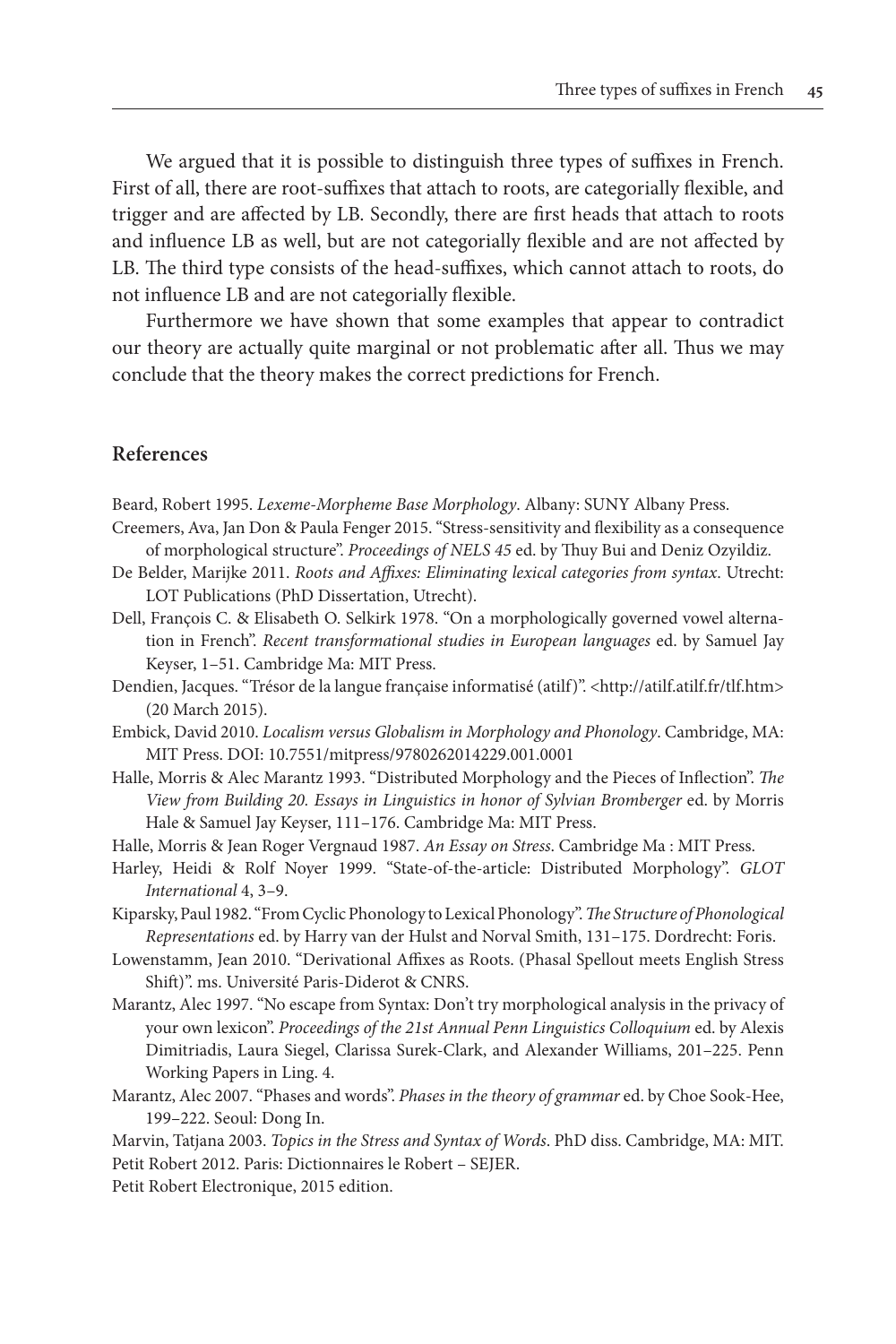Trommelen, Mieke & Wim Zonneveld 1989. *Klemtoon en Metrische Fonologie*. Bussum: Coutinho.

Zwanenburg, Wiecher 1986. "Nom et adjectif en français". *Recherches de linguistique française d'Utrecht* Vol. 5. ed. by Wiecher Zwanenburg, 35–52. Utrecht: Utrecht University.

### **Appendix: Lists of suffixes per type**

| i.   | Head-suffixes   |                              |                     |
|------|-----------------|------------------------------|---------------------|
|      | -ade            | -emment                      | $-ir$               |
|      | -age            | -ence                        | $-ise$              |
|      | -aie            | -er                          | -ment               |
|      | $-ail(le)$      | -erie                        | $-ois$              |
|      | -ais            | -esque                       | $-on(ne)$           |
|      | -aison          | $-esse$                      | $-onn(er)$          |
|      | -amment         | -et                          | $-ot$               |
|      | -ance           | $-et(er)$                    | $-ot(er)$           |
|      | $-ass(er)$      | -eton                        | $\text{-}ouill(er)$ |
|      | -eau/-elle      | -eur/-euse                   | $-oy(er)$           |
|      | $-el(er)$       | -ie                          | $-(e)t\acute{e}$    |
|      | -elet           | -illon                       |                     |
|      | $-(e)$ ment     | -ing                         |                     |
| ii.  | First heads     |                              |                     |
|      | -ation          | $-is(er)$                    | -itude              |
|      | -atique         | $-is(se)$                    | -tion               |
|      | $-ent$          | -isme                        | -ure                |
|      | $-i\hat{p}(er)$ | -ité                         |                     |
|      | $-in(er)$       | -iteur/-itrice               |                     |
| iii. | Root-suffixes   |                              |                     |
|      | -able/-abil     | $-\text{éen}(ne)/\text{-}an$ | $-if$ -ive          |
|      | $-ain/-an$      | $-el$ -al                    | $-in(e)$            |
|      | -aire/-ar       | $-er/-ar$                    | $-iste$             |
|      | $-al/-el$       | eur(f.)                      | -ite                |
|      | $-at$           | $-(t)$ eur/ $-(t)$ rice/-or  | $-oir(e)$           |
|      | -ataire         | eur/or                       | $-ol(e)$            |
|      | -ateur/-atrice  | -eux/-euse/-os               | -tique              |
|      | -atif/-ative    | -ible/-ibil                  | -uble/-ubil         |
|      | -atoire         | -ien/-ian                    |                     |
|      |                 |                              |                     |